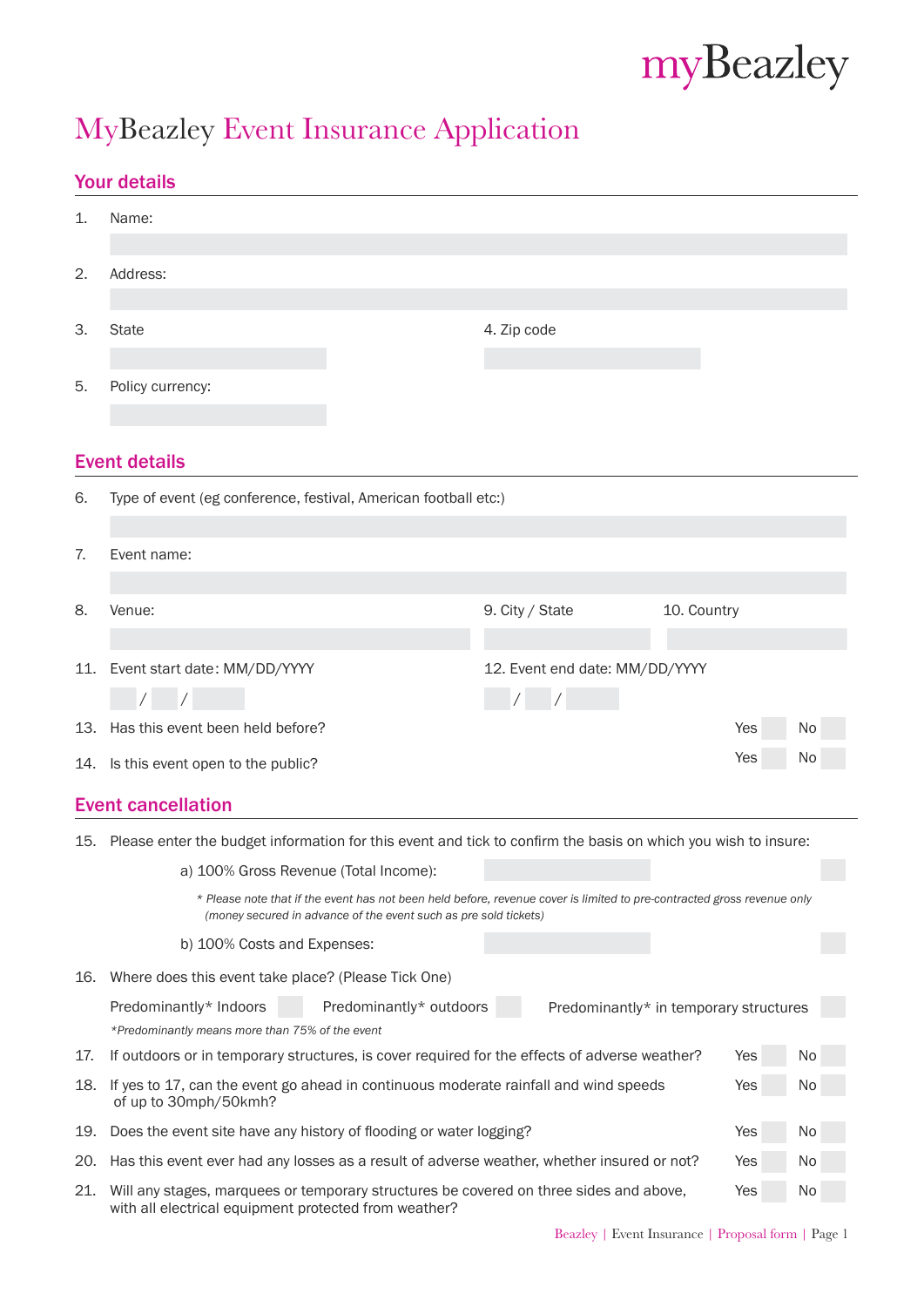# myBeazley

#### Non appearance (Only complete if non-appearance cover is required)

| 22.                       |                                                                                                                                                                                              | Is non-appearance cover required?                                                                                                                                                                      |               |                |                                                                                           | Yes | No |
|---------------------------|----------------------------------------------------------------------------------------------------------------------------------------------------------------------------------------------|--------------------------------------------------------------------------------------------------------------------------------------------------------------------------------------------------------|---------------|----------------|-------------------------------------------------------------------------------------------|-----|----|
| 23.                       | Type of non-appearance cover required?<br>Key speaker (key speakers, presenters, hosts involved in a speaking only role)<br>a)<br>If so, please complete Question 24                         |                                                                                                                                                                                                        |               |                |                                                                                           |     |    |
|                           | Individual/Group (performers, groups or entertainers)<br>b)<br>If so, please complete Question 24                                                                                            |                                                                                                                                                                                                        |               |                |                                                                                           |     |    |
|                           | C)                                                                                                                                                                                           | Simultaneous (Covers 25% of participants* due to Common Cause)<br>If so, please complete Question 25                                                                                                   |               |                |                                                                                           |     |    |
|                           |                                                                                                                                                                                              | *Participants are defined as players, athletes, performers or other groups of individuals who are contracted to perform at the<br>event and whose performance is critical to its successful fulfilment |               |                |                                                                                           |     |    |
| 24.                       |                                                                                                                                                                                              | Key speaker/Performer details                                                                                                                                                                          |               |                |                                                                                           |     |    |
|                           | Name                                                                                                                                                                                         |                                                                                                                                                                                                        | Date of birth |                | Is this person a serving/former Head of<br>State/President or member of the Royal Family? |     |    |
|                           |                                                                                                                                                                                              |                                                                                                                                                                                                        |               | MM / DD / YYYY |                                                                                           | Yes |    |
|                           |                                                                                                                                                                                              |                                                                                                                                                                                                        |               |                |                                                                                           |     |    |
|                           |                                                                                                                                                                                              |                                                                                                                                                                                                        |               |                |                                                                                           |     |    |
|                           |                                                                                                                                                                                              |                                                                                                                                                                                                        |               |                |                                                                                           |     |    |
|                           |                                                                                                                                                                                              |                                                                                                                                                                                                        |               |                |                                                                                           |     |    |
|                           |                                                                                                                                                                                              | 25. Are there 20 or more participants* in total?                                                                                                                                                       |               |                |                                                                                           | Yes | No |
| <b>Event cancellation</b> |                                                                                                                                                                                              |                                                                                                                                                                                                        |               |                |                                                                                           |     |    |
|                           |                                                                                                                                                                                              |                                                                                                                                                                                                        |               |                |                                                                                           |     |    |
|                           | 26. Will all contractual arrangements necessary for the successful fulfillment of each event<br>be made and confirmed in writing in a prudent timely manner prior to the start of the event? |                                                                                                                                                                                                        |               |                | Yes                                                                                       | No  |    |
| 27.                       | Has any event to be insured had any incidents that could have resulted or did result in a loss<br>which would have been covered under this Insurance during the past 5 years?                |                                                                                                                                                                                                        |               | Yes            | No                                                                                        |     |    |
|                           | 28. Are you aware of any matter, fact, circumstance or incident existing or threatened that could<br>possibly affect any event and might result in a claim under the proposed Insurance?     |                                                                                                                                                                                                        |               |                |                                                                                           | Yes | No |

### Additional information

Please provide any additional information to support your application: